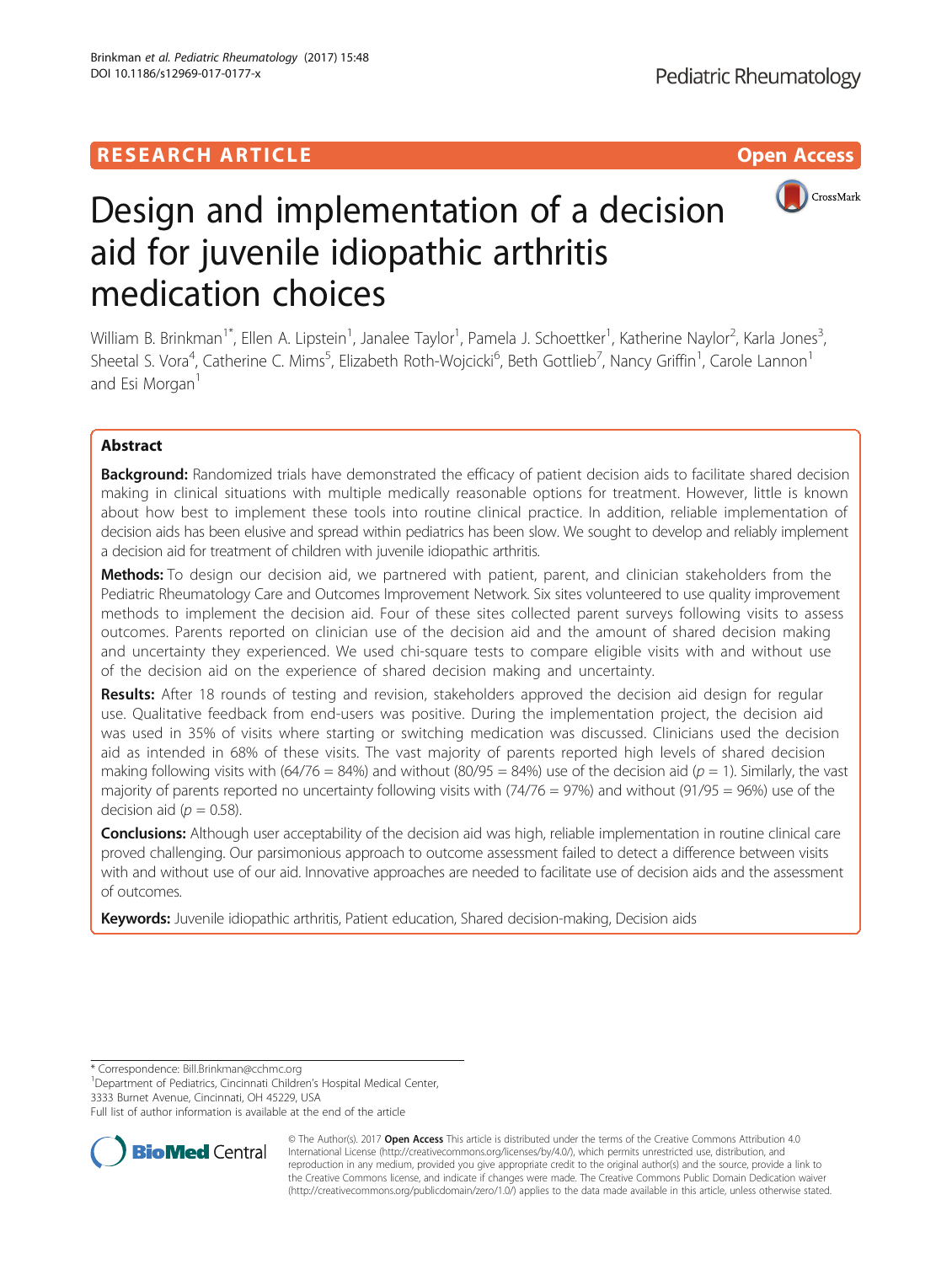## Background

Juvenile idiopathic arthritis (JIA) is the most common form of arthritis in children and adolescents, affecting approximately 1 in every 1000 young people. This chronic inflammatory disease is characterized by persistent joint inflammation that results in joint pain and swelling and restricted joint range of motion [[1\]](#page-6-0). Several new, very effective drugs for JIA have been developed in recent years [\[2](#page-6-0)]. Because these medications differ in a variety of important attributes, such as mechanism of action, dosing interval, mode of administration, safety profile, and cost, some patients and families struggle to make treatment decisions and seek wide-ranging information from multiple sources [[3\]](#page-6-0). The challenging process of obtaining enough information to make decisions can leave parents with long-lasting questions and concerns [[4\]](#page-6-0). There is a need for improved communication with rheumatology clinicians about treatment decisions.

Decisions with multiple reasonable options that differ in ways that matter to families are conducive to shared decision making (SDM). SDM is a best practice in patient-centered care [[5\]](#page-6-0) and a recognized method to translate comparative effectiveness data into practice [\[6](#page-7-0)] and decrease unwarranted variation in healthcare [\[7](#page-7-0)]. In the SDM process, clinicians share information about treatment options and patients/parents share information about their goals and preferences. Working together, a treatment plan is developed that is the best fit for the individual patient and their family.

Decision aids, such as issue cards [\[8](#page-7-0)], are one way to implement SDM in practice by making decisions explicit and providing information about treatment options and their associated outcomes. Issue cards are designed to enable clinicians and patients/parents to efficiently discuss medications when there are multiple reasonable options that differ on a variety of attributes in a given clinical context [[8\]](#page-7-0). Pioneered at the Mayo clinic [\[8](#page-7-0)], the issue card format has consistently led to patients/parents that are better informed and more involved in decision making in a variety of clinical contexts, including adults with rheumatoid arthritis [\[9](#page-7-0)–[13\]](#page-7-0).

However, while randomized trials have demonstrated the efficacy of patient decision aids [[9, 14, 15](#page-7-0)], little is known about how best to implement these tools into routine clinical practice [\[16](#page-7-0)]. In addition, reliable implementation of SDM with decision aids has been elusive [[17\]](#page-7-0) and spread within pediatrics has been slow [\[18](#page-7-0)]. Commonly cited barriers to use of decision aids include time constraints, the absence of a reliable way to identify patients before decisions are made, the perception of too many educational materials, and lack of applicability due to patient characteristics and clinical situations [[13, 19](#page-7-0), [20](#page-7-0)].

Learning networks use the creative energies of patients, families, clinicians, and researchers to accelerate innovation, discovery and the application of new knowledge [[21](#page-7-0)]. These learning health systems [\[22](#page-7-0), [23](#page-7-0)] use continuing education and adult learning principles and an adaptation of the Breakthrough Series model [[24](#page-7-0)] to guide improvement. The Breakthrough Series model promotes collaborative learning methods to understand and evaluate the issues, and begin testing changes that can help an organization make breakthrough improvements in the quality and value of health care [\[25](#page-7-0)]. The robust format of learning networks provides the infrastructure needed to understand and address the challenges of implementing SDM.

The Pediatric Rheumatology Care and Outcomes Improvement Network (PR-COIN) is a learning network launched in 2011 to improve outcomes of JIA care using quality improvement approaches [\[26, 27\]](#page-7-0). We designed a two-stage quality improvement project within PR-COIN to develop and reliably implement a decision aid to facilitate SDM between clinicians, patients with JIA, and their families around medication choices for treatment of inflammatory arthritis.

## **Methods**

#### Setting

The project was conducted within PR-COIN during 2012–2014. At that time, the new and growing network consisted of 11 sites in the United States and Canada. Using a modified Breakthrough Series model [\[28\]](#page-7-0), PR-COIN teams meet monthly via webinar and semi-annually for face-to-face workshops to review data, share best practices, and participate in improvement science training [[27](#page-7-0)]. Teams at each site test innovative ideas and processes to improve care and outcomes for children with JIA. Data collected during clinical care are submitted to a shared registry and analyzed to produce aggregate and site-specific reports to identify patterns of care associated with better outcomes.

## Project improvement team

The improvement team was based at Cincinnati Children's Hospital Medical Center and consisted of a quality improvement consultant and clinician researchers with expertise in pediatric rheumatology, SDM and the development of decision aids, family/self-management of chronic disease, and quality improvement methods.

## Development of the decision aid

To develop JIA medication choice cards [\[12\]](#page-7-0), the team partnered with a graphic design graduate student from the University of Cincinnati and patients, parents, and clinicians from PR-COIN. Development steps included review of existing decision aids [[10](#page-7-0), [12, 29\]](#page-7-0), qualitative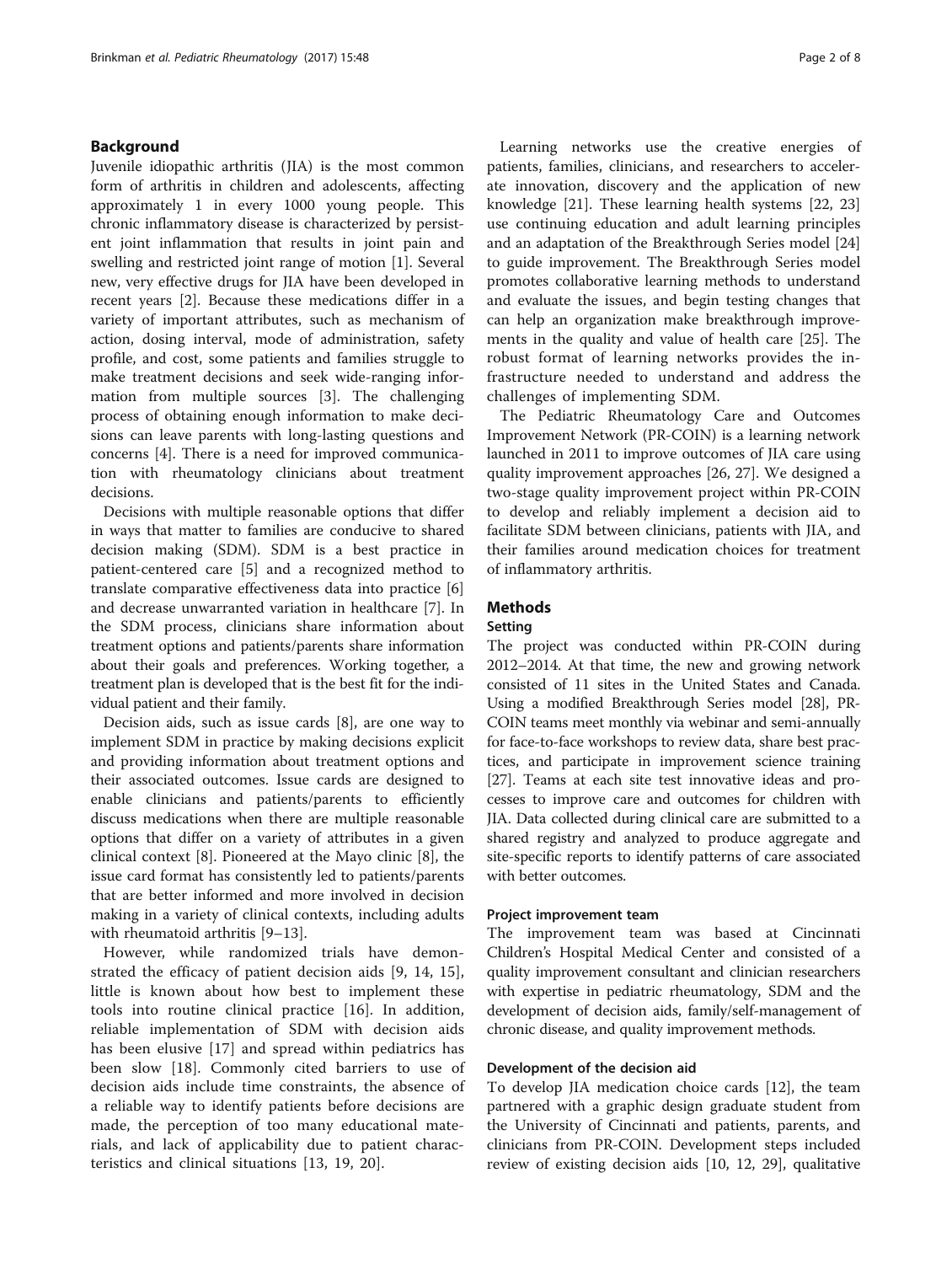interviews with patients [\[30](#page-7-0)], parents [\[3](#page-6-0)], and clinicians [[31\]](#page-7-0) and direct observation of clinical encounters, especially encounters with conversations regarding treatment options, benefits and risks/uncertainties, mode of administration, and need for monitoring. A stakeholder panel of patients, parents, physicians, advanced practice nurses, registered nurses, educational specialists, and project staff discussed and prioritized educational needs from their perspective and contributed suggestions to address these needs via face-to-face meetings, conference calls, and internet communications. This group prioritized a focus on long-term medications that control disease activity (e.g., disease modifying anti-rheumatic drugs and biologics) over medications that are intended for short-term use, or to control pain (e.g., non-steroidal anti-inflammatory medication, joint injections, steroids, etc.) because this conversation is more challenging. Prototype issue cards were critiqued by panel members and tested using plan-do-study-act cycles [\[25\]](#page-7-0) during outpatient clinical encounters observed by improvement team members. Feedback to guide card revisions was elicited via weekly electronic surveys of teams, discussions during webinars, and following direct observation of encounters using the cards. After 18 revisions, PR-COIN stakeholders found the medication choice cards to be acceptable for use. The improvement

team also developed a one-page instruction sheet with pictures depicting the intended use of the cards, a short training video, and a pamphlet containing the content of the cards for families to take home. The cards were also adapted to an interactive electronic portable document format (PDF) to facilitate implementation at PR-COIN sites that employed electronic media for patient education in the clinic setting.

## Implementation of the decision aid

The goals of this phase of the project were to (1) identify patients with JIA facing a decision to start or switch medicine, (2) provide SDM support during visits by using the medication choice cards, and (3) measure outcomes.

Four PR-COIN sites volunteered to use quality improvement methods to implement the SDM materials, provide feedback, administer parent surveys, and contribute data to assess SDM outcomes. Participants set a specific, measurable, achievable, realistic and timely aim [\[32](#page-7-0)] of increasing the proportion of patients with JIA who received SDM with JIA medication issue cards during visits discussing a medication change from 0 to 65% within three months (March to May 2014). Due to institutional review board delays at some sites, the project period was extended to early August 2014. A key driver diagram (Fig. 1) was

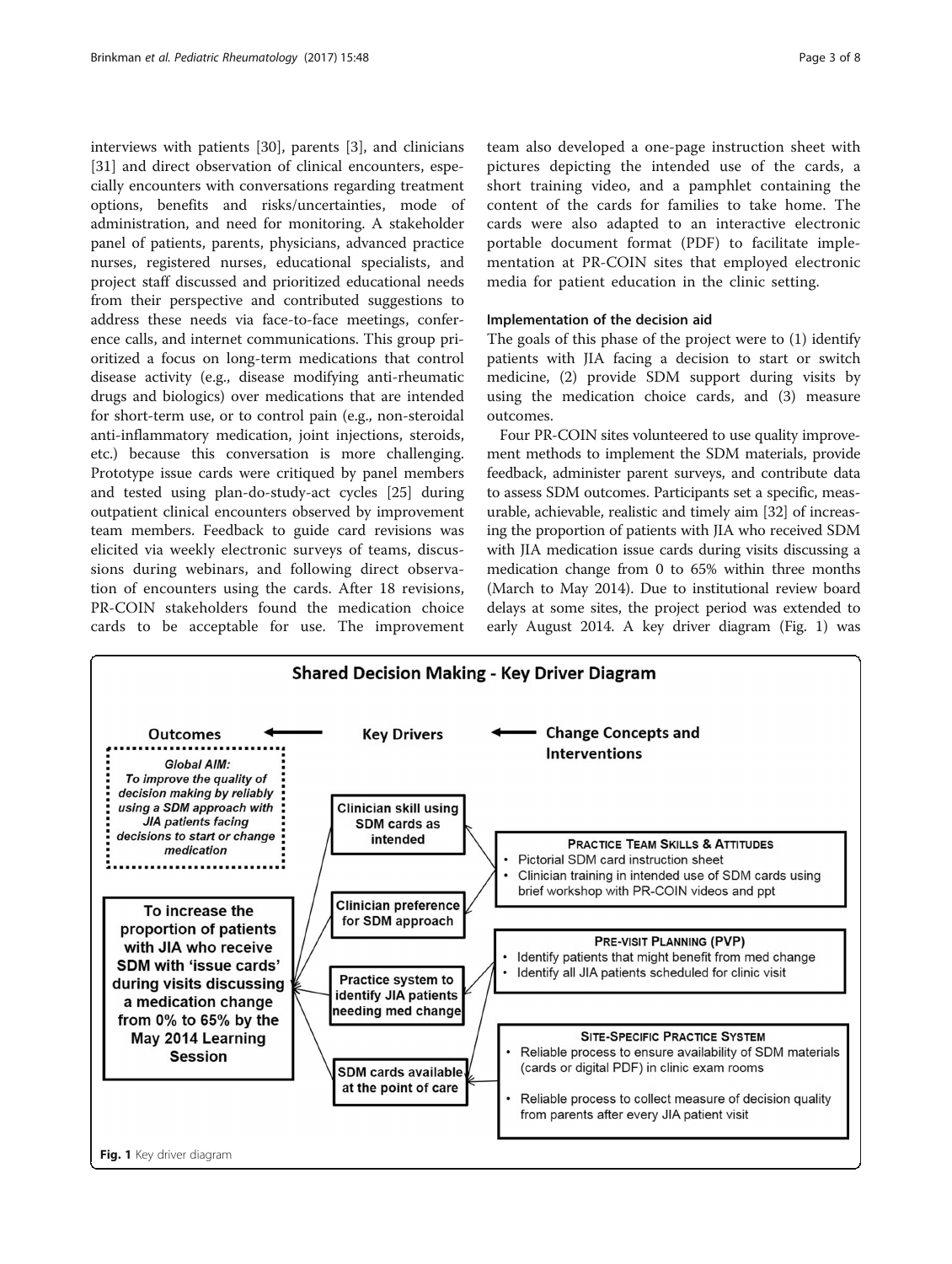developed to describe the relationship between the outcomes of interest, the desired characteristics of the system (the so-called "drivers"), and the structures, processes and interventions theorized to lead, via the drivers, to the desired outcomes.

A 'train the trainer' workshop was held at a face-toface PR-COIN Learning Session [\[28](#page-7-0)] in November 2013 to enable clinician (i.e., physician and advanced practice nurses) champions from each site to train other clinicians on the intended use of the cards. Clinicians were trained to present the medication choice cards to a patient and/or parent(s) during a clinic visit and ask which of the cards they would like to discuss first. It was explained that, by picking a card, the patient or parent shows the clinician what is most important to her/him and sets the agenda for discussion. For example, parents concerned about the side effects of medications may choose to discuss that first. The cards are meant to be a flexible tool to augment the conversation that clinicians have with families. Clinicians can highlight the options most relevant for the patient given the specifics of their situation. Moreover, the clinician can share their experience and preferences while eliciting what matters most to the family about the relevant options. After reviewing and discussing the cards that the family and clinician choose to discuss, they should be able to decide together which medication best matches the family's circumstances and preferences. A supporting video demonstrating ideal use of the cards was developed and shared with sites.

Process maps produced by each site demonstrated how SDM and the collection of outcome measures could be implemented into clinic flow processes using existing staff. The PR-COIN teams conducted iterative plan-dostudy-act cycles to (1) identify all JIA patients scheduled for a clinic visit and those that might benefit from a medication change, (2) establish reliable processes to ensure the availability of SDM materials in exam rooms, (3) collect SDM outcome measures, and (4) increase clinician skill in using medication choice cards as intended.

## SDM outcome measures

Outcome measures included the three-item CollaboRATE scale, the 4-item SURE measure (Sure of myself, Understand information, Risk-benefit ratio, Encouragement), and three items developed by the improvement team to assess eligibility for use of the SDM issue cards and, if eligible, fidelity of use. The CollaboRATE scale (0–9 scale on each item, with higher scores indicating more clinician effort to engage and involve the parent) is a validated measure of SDM that is easily understood and accepted by respondents [\[33\]](#page-7-0) and has good discriminant and concurrent validity, intra-rater reliability, and sensitivity to

change [[34](#page-7-0)]. The SURE measure (response options of "yes" and "no") is a validated patient/parent report screening version of the Decisional Conflict Scale [[35, 36\]](#page-7-0). A response of "yes" to all 4 items indicates no uncertainty.

## Data collection procedures

Data collection was embedded in the delivery of routine clinical care. A nurse or medical assistant responsible for discharging the patient from the clinic distributed a voluntary, anonymous, paper survey to parents after every encounter with a patient with JIA. The first question on the survey asked parents if starting or switching medication was discussed at the visit. For parents who answered "no" to this question, the survey ended. Parents who answered "yes" to this question were further asked if their child's clinician had shown them the issues cards (pictured below the question) during the visit. If so, the final question assessed fidelity of issue card use by asking the parent if their child's clinician asked her/ him to pick the first card to discuss [\[8](#page-7-0)]. Each parent who received a survey was asked to place their completed survey in a collection container near the clinic exit. One PR-COIN site also tested electronic distribution of the survey where an administrative assistant for the practice sent a hyperlink for the electronic version of the survey to each parent by email or text message. To enable assessment of the completion rates achieved by the various survey collection methods, two of the four sites that collected data intermittently reviewed the clinic schedule and each patient's medical record to determine a count of JIA patients seen on days surveys were distributed.

Clinician impressions regarding the benefits and barriers to use of the issue cards were documented during the final debriefing call with the lead clinician from each participating site.

## Data analysis

Completion rates were calculated by dividing the number of parent-completed surveys by the total number of JIA parents seen that day. The proportion of eligible visits with use of issue cards was calculated by dividing the number of parents who reported "yes" to having a been shown the issue cards by their child's clinician by the total number of parents who reported "yes" to having a discussion about starting or switching medication. Fidelity to intended use of the cards was calculated by dividing the number of parents who reported "yes" to having been asked to pick the first card to discuss by the total number of parents who were shown the cards by their child's doctor.

For the experience of SDM, we calculated the proportion of parents with a top score (9 s on all 3 items) on the CollaboRATE scale. For the experience of uncertainty, we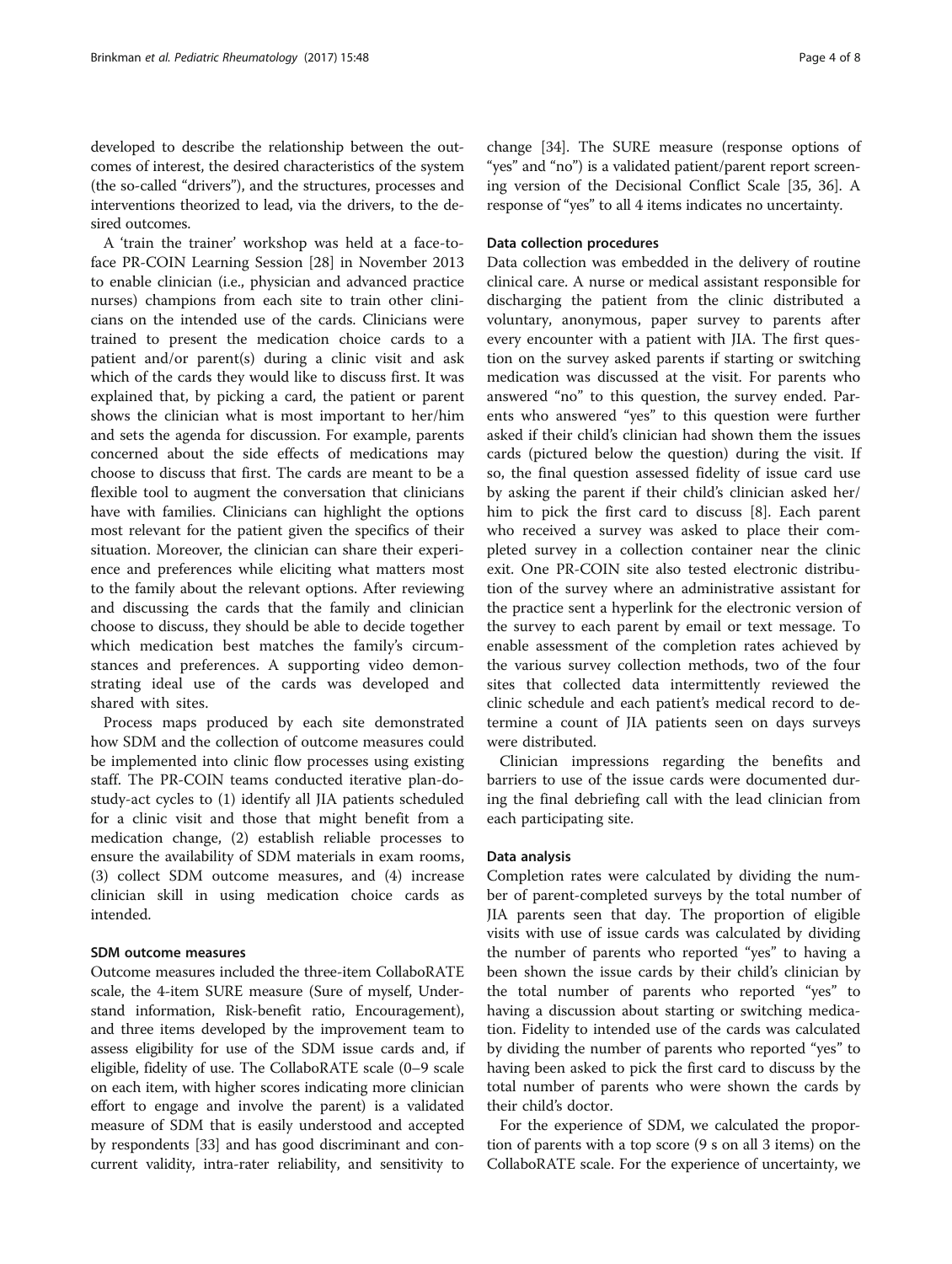calculated the proportion experiencing no uncertainty ("yes" on all 4 items) on the SURE scale. We used chi-square tests to compare eligible visits with and without use of the cards on the experience of SDM and uncertainty.

### Ethics, consent and permissions

We conducted this project in compliance with the research ethics standards of the United States of America. The teams at Cincinnati Children's Hospital Medical Center and the four PR-COIN sites that collected data each received authorization from their local institutional review boards to conduct the study. At each location, the boards determined that the project did not involve the use and/or disclosure of protected health information and waived the requirement to obtain documentation of informed consent.

## Results

Six medication choice cards were created to enable clinicians and patients/parents to efficiently discuss medications that are reasonable options in a given clinical context (available at [https://www.cincinnatichildrens](https://www.cincinnatichildrens.org/-/media/cincinnati%20childrens/home/service/j/anderson-center/evidence-based-care/decision-aids/arthritis%20medication%20choice%20cards.pdf?la=en) [.org/-/media/cincinnati%20childrens/home/service/j/an](https://www.cincinnatichildrens.org/-/media/cincinnati%20childrens/home/service/j/anderson-center/evidence-based-care/decision-aids/arthritis%20medication%20choice%20cards.pdf?la=en)[derson-center/evidence-based-care/decision-aids/art](https://www.cincinnatichildrens.org/-/media/cincinnati%20childrens/home/service/j/anderson-center/evidence-based-care/decision-aids/arthritis%20medication%20choice%20cards.pdf?la=en) [hritis%20medication%20choice%20cards.pdf?la=en](https://www.cincinnatichildrens.org/-/media/cincinnati%20childrens/home/service/j/anderson-center/evidence-based-care/decision-aids/arthritis%20medication%20choice%20cards.pdf?la=en) and through the PR-COIN website<https://pr-coin.org>). Using plain language and pictorial representations, each card covered a key issue on which potential medications differ. The topics addressed by the cards were how often each potential medication must be taken, how soon the medications take effect, side effects, cost, how long each medication must be taken, and other things to consider before starting or while taking each medication.

Following implementation of the medication choice cards by the four PR-COIN sites, we collected 223 parent surveys over 18 weeks of data collection. We assessed completion rates during 7 of the 15 weeks that paper surveys were collected. During these weeks, we collected 103 surveys after 226 visits with patients with JIA, for a completion rate of 45.6%. During the 2 weeks that one site tested electronic administration of surveys by sending a link to the parent's email account, we collected 9 surveys after 64 visits (14% completion rate). During the one week that one site tested electronic administration of surveys by sending a link to the parent by text message, we collected 2 surveys following 29 visits (7% completion rate).

During the study period, the decision aid cards were used in a median of 35% of visits where starting or switching medication was discussed. The cards were used as intended (parent was asked to pick the first card to discuss) in a median of 68% of visits where cards were used.

There were a total of 171 surveys from parents who reported that the visit involved a discussion about starting or switching medicine. The vast majority of these parents reported high levels of SDM on the CollaboR-ATE scale (i.e., 9 s on all 3 items) following visits with  $(64/76 = 84%)$  and without  $(80/95 = 84%)$  use of the issue cards ( $p = 1$ ). Similarly, the vast majority of parents reported no uncertainty on the SURE scale (i.e., "yes" on all 4 items) following visits with  $(74/76 = 97%)$  and without (91/95 = 96%) use of the issue cards ( $p = 0.58$ ).

Comments from clinicians documented during the final debriefing call with the participating PR-COIN sites were generally positive (Table 1). Reflection on facilitators of successful use of issue cards was buy-in from clinicians on the value of SDM, training and familiarity in use of issue cards, and reminders and prompts for card use and ready access at time of discussion of medication choice. Pre-clinic huddles contributed to higher rates of survey distribution and collection.

## **Discussion**

We sought to develop and reliably implement a decision aid to facilitate SDM between clinicians, patients with JIA, and their families concerning medication choices for arthritis. We co-produced a decision aid that met the needs of stakeholders and is publicly available for use [[37\]](#page-7-0). However, in surveyed situations where use of the decision aid might have been appropriate, use occurred only one-third of the time. Efforts to embed decision aid use as part of medication discussions between patients and clinicians in routine clinical care fell short of our a priori goal (65%).

Reliable implementation of decision aids remains elusive. Our rate of 35% is similar to that seen by Group Health in Seattle over the first year during their recent decision aid implementation project for knee and hip surgery among adults [[17\]](#page-7-0). In that study, however, decision aids were mailed to the home, rather than being the subject of an interactive exchange at the point of care. Our rate was less than half that reported by Canadian Cystic Fibrosis Centers that implemented a decision aid for lung transplantation [[38\]](#page-7-0). The differences in the

Table 1 Comments from clinicians

If the goal was to get the patients more engaged and involved then it definitely did that. One family actually said to me, "wow you are actually showing me choices"

We did get a lot of really good feedback. We used the ones on the computer. Because it is a shared clinic space. The families did really like them.

The cards take a little longer as you discuss medications that you are not going to use at that visit. But the thing is that parents want to know, and they ought to know for it to be part of their decision.

This may be a culture change, opening up medication choices for discussion and being less directive.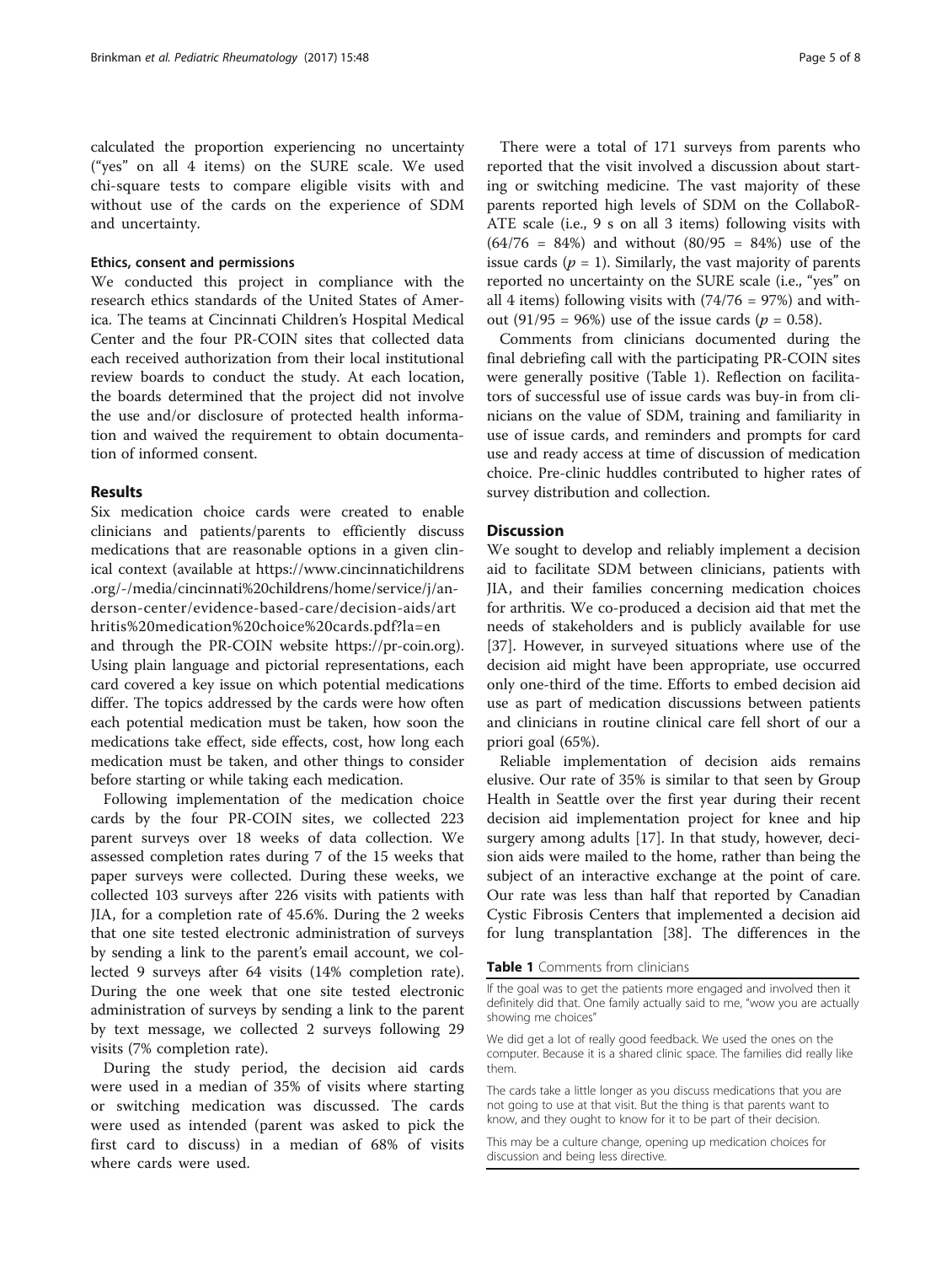levels of reliability achieved in these implementation efforts likely reflect differences in clinical contexts, clinician training, capacity for quality improvement, resource allocation, and methods of outcome assessment. For example, this initiative was one of the first attempted interventions in the PR-COIN cohort of centers, which were gaining new experience with quality improvement methods. Therefore, the low rate of implementation may reflect insufficient quality improvement capacity at the time of the study rather than an intrinsic problem with the SDM cards. In regard to methods of outcome assessment, Arterburn et al. [\[17](#page-7-0)] relied on documentation that the clinician ordered the decision aid for their patient and Stacey et al. [\[38](#page-7-0)] relied on retrospective self-report of clinicians about their own use of the decision aid with patients. Certainly, the latter method has been shown to overestimate performance markedly across a number of settings [\[39\]](#page-7-0). It is possible that our measurement, based on patient/parent report, was an underestimate since the result was based on the screening item "did you discuss starting or switching medicine to treat your child's arthritis" and didn't specify the type of medicine. This distinction is important because the issue cards focus on discussion of disease modifying anti-rheumatic drugs and biologics, and don't include other classes of medications, such as NSAIDs, joint injections, or steroids etc., which may have been the focus of their discussion about starting or switching medicine and for which the issue cards would not have been applicable.

Clinicians who chose to use the cards largely used them as intended. Two-thirds of parents reported that their clinician allowed them to pick the first card to discuss. One-third did not. Given the limitations to our measurement strategy, we are unable to comment on how the cards were used during these visits. It is possible that our 'train the trainer' approach was inadequate. We did not track the number of clinicians at each site that were exposed to the training. In hindsight, more rigorous training with knowledge assessment completed by all site clinicians, including fellows in training, may have helped uptake. Alternatively, some clinicians may have been trained but felt uncomfortable relinquishing control over the discussion agenda. Regardless of the reasons that underlie this phenomenon, past studies that video-recorded encounters show that clinician decision aid usage often lacks fidelity to intended use [[40](#page-7-0)].

Embedding outcome assessment in routine clinical care also proved challenging. Completion rates were low by all methods we attempted. Distribution of a paper survey after each clinic visit performed best but yielded a completion rate of only 45%. This approach faced multiple challenges. We do not know if the surveys were distributed as intended; it was an added task competing for staff attention in a busy clinical setting. Even if

distributed by staff, patient families may have been eager to leave clinic at the end of their encounter and chose not to complete the survey. Parents who didn't face medication decisions may have been less likely to complete and return the survey. Certainly, surveying only those parents who experience the decision of interest could be more efficient, but this approach creates new challenges related to accurate and reliable case ascertainment.

Our parsimonious approach to measuring the outcomes of SDM and uncertainty failed to detect a difference between visits with and without use of the decision aid. Even though it is possible at participating sites that high levels of SDM and low levels of patient uncertainty happen without decision aids, it would be counter to observational research that has shown limited SDM in JIA visits [[41](#page-7-0)]. Furthermore, systematic reviews have demonstrated low levels of SDM across a range of settings during 'usual care' visits that do not involve a decision aid [[42](#page-7-0)] and efficacy of decision aids to improve outcomes [\[14\]](#page-7-0). While ceiling effects may have occurred with the measures, this was not experienced in adult healthcare settings where the measures were validated. Perhaps parents did not feel comfortable providing less than the highest score. We attempted to guard against social desirability response bias and/or concerns about loss of confidentiality by making the survey anonymous, but collecting surveys in the clinic setting may increase this threat. When we attempted to mitigate this possibility by distributing surveys electronically, our completion rate plummeted. Testing additional approaches to assess SDM outcomes is warranted.

Our project was limited by the small number of participating sites, the short 18-week data collection period, the absence of patient characteristics collected on our anonymous survey, and the observational design. Future studies could address these limitations by expanding the number of sites, extending the length of data collection, collecting more information to characterize the sample, and utilizing a randomized controlled design. Future mixed methods studies might lead to a better understanding of the barriers to implementation experienced at each site. Nonetheless, our findings make a meaningful contribution given the paucity of research on implementing decision aids and assessing outcomes related to SDM as part of routine clinical care [\[16\]](#page-7-0).

## Conclusions

Although user acceptability of the decision aid was high, reliable implementation in routine clinical care proved challenging. Clinician leaders at each site expressed enthusiasm for using the decision aid, but it is unclear how broadly this enthusiasm was shared by their colleagues. We further reason that what appears to be a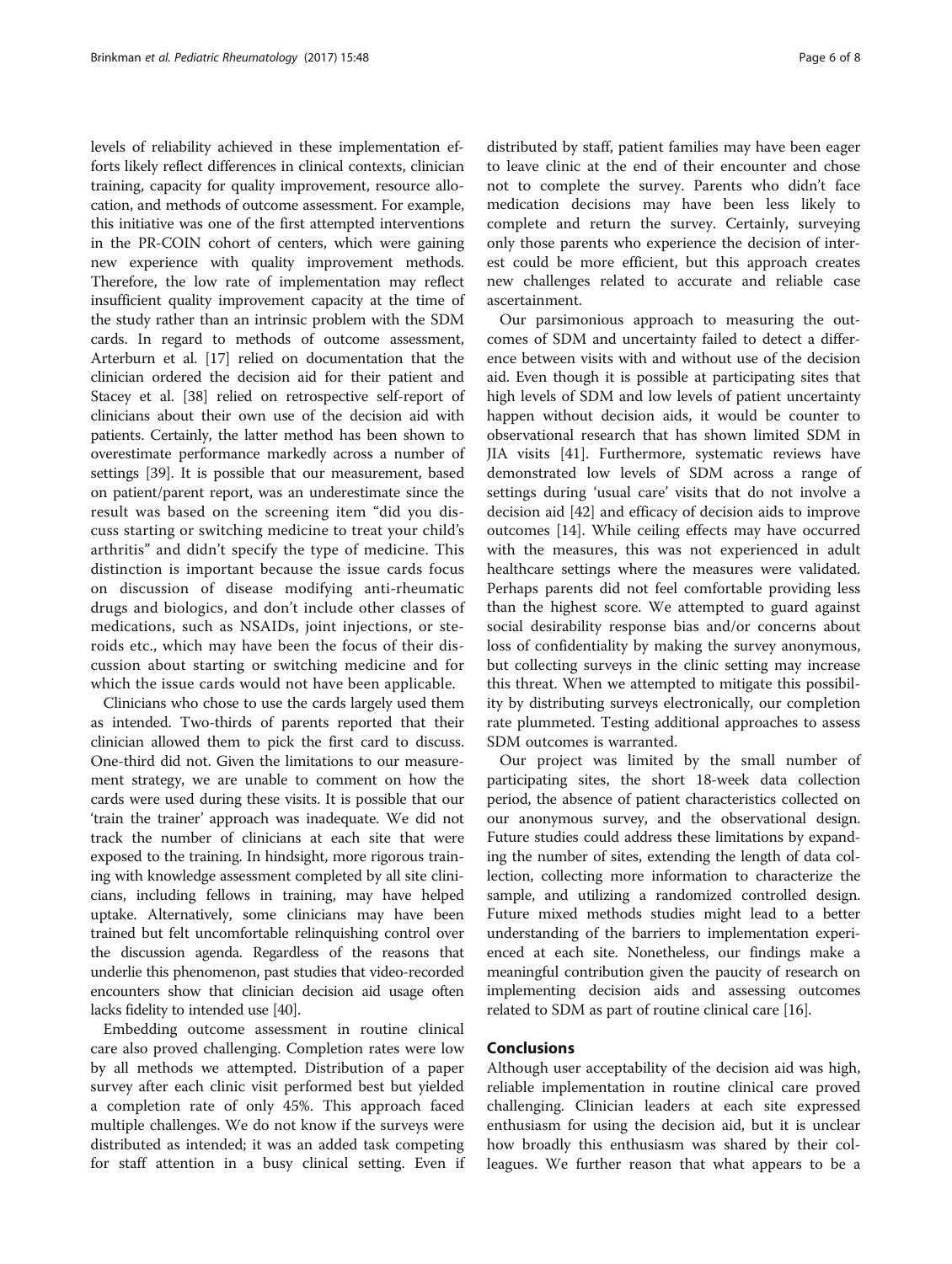<span id="page-6-0"></span>shortcoming of implementation may not reflect an intrinsic problem with the SDM cards, but rather it may be attributed to the quality improvement inexperience of the network at time of the study. Our parsimonious approach to outcome assessment failed to detect a difference between visits with and without use of our decision aid.

Our next steps include revising the JIA medication choice issue cards based on ongoing stakeholder feedback and to reflect medication changes (e.g., new modes of administration, new products). Periodic training of new clinicians and centers entering the network and sharing of best practices on implementation will continue in the context of PR-COIN to promote spread of SDM. Our findings raise interesting questions for future research. Might an electronic format that is enabled by decision support from the electronic health record engender more reliable use? If SDM represents a culture change in the practice of rheumatology, are additional tools needed to facilitate this process with a broader range of decisions faced by children with JIA (e.g., pain relief, etc.)? Could the burden of outcome measurement be lessened by leveraging the infrastructure that is used to collect patient reported outcomes and satisfaction? Indeed, it appears there are miles to go before reliable implementation of decision aids becomes a reality in routine clinical practice [[16, 33\]](#page-7-0). Innovative approaches are needed to facilitate use of decision aids and assessment of outcomes.

#### Abbreviations

JIA: Juvenile idiopathic arthritis; PDF: Portable document format; PR-COIN: Pediatric rheumatology care and outcomes improvement network; SDM: Shared decision making; SURE: Sure of myself, understand information, risk-benefit ratio, encouragement

#### Acknowledgements

This project was conducted with the cooperation and assistance of the Pediatric Rheumatology Care and Outcome Improvement Network (PR-COIN) and the physicians, clinicians and families participating in this multicenter Quality Improvement Collaborative,<https://pr-coin.org>.

The authors are grateful for the participation of clinicians, patients and staff from the Pediatric Rheumatology units of the following institutions for participating in the reliability of implementation project: Cincinnati Children's Hospital, Levine Children's Hospital, Medical University of South Carolina, Nationwide Children's Hospital, Children's Hospital of Wisconsin, and Cohen Children's Medical Center of New York. We thank Jesse Pratt for assistance with data analysis.

Additionally, we acknowledge participation of all active PR-COIN centers during the period of development and piloting of the JIA Medication Choice Cards, as well as the parents and patients who provided valued input into their formation: Cincinnati Children's Hospital Medical Center (PI Esi Morgan), Hackensack University Medical Center (PI Yukiko Kimura, Jennifer Weiss); The Hospital for Sick Children, Toronto (PI Ronald Laxer), Medical College Wisconsin (PI Judyann Olson), Medical University of South Carolina (PI Murray Passo), Nationwide Children's Hospital (PI Stacy Ardoin, Cagri Toruner), Penn State Hershey Children's Hospital (PI C. April Bingham), and Stanford Children's Hospital (PI Tzielan C. Lee).

#### Funding

This project was funded by a grant from the Agency for Healthcare Research and Quality U19HS021114 to PI Carole Lannon for "Pursuing Perfection in

Pediatric Therapeutics." Dr. Brinkman was supported by Award Number K23MH083027 from the National Institute of Mental Health. Dr. Lipstein was supported by award number K23HD073149 from the Eunice Kennedy Shriver National Institute of Child Health and Human Development. The funding sources had no role in study design; in the collection, analysis and interpretation of data; in the writing of the report; and in the decision to submit the article for publication.

#### Availability of data and materials

The datasets used and/or analyzed during the current study available from the corresponding author on reasonable request.

#### Authors' contributions

WBB, EAL, and EM conceived of the study. WBB, EAL, JT, KN, KJ, SV, CCM, ERW, BG, NG, CL, and EM participated in the design and coordination of the study. WBB, EAL, JT, PJS, KN, KJ, SV, CCM, ERW, BG, NG, CL, and EM helped to interpret the data, draft and critically revise the manuscript. All authors read and approved the final manuscript.

#### Competing interests

The authors declare that they have no competing interests.

## Consent for publication

Not applicable.

#### Ethics approval and consent to participate

We conducted this research in compliance with the research ethics standards of the United States of America. The teams at Cincinnati Children's Hospital Medical Center and the four PR-COIN sites that collected data each received authorization from their local institutional review boards to conduct the study. At each location, the boards determined that the project did not involve the use and/or disclosure of protected health information and waived the requirement to obtain documentation of informed consent. This study was reviewed by the following Institutional Review Boards: Cincinnati Children's Hospital Medical Center: Study number #2014–0555; Levine Children's Hospital: Study number #061508E; Medical University of South Carolina: Study number Pro00035057; Nationwide Children's Hospital: Study IRB11–00032.

#### Publisher's Note

Springer Nature remains neutral with regard to jurisdictional claims in published maps and institutional affiliations.

#### Author details

<sup>1</sup>Department of Pediatrics, Cincinnati Children's Hospital Medical Center, 3333 Burnet Avenue, Cincinnati, OH 45229, USA. <sup>2</sup>University of Cincinnati College of Design, Architecture, Art and Planning, 5470 Aronoff, Cincinnati, OH 45221, USA. <sup>3</sup>Nationwide Children's Hospital, 700 Children's Drive Columbus, OH 43205, USA. <sup>4</sup>Levine Children's Hospital, 1000 Blythe Blvd Charlotte, NC 28203, USA. <sup>5</sup>Medical University of South Carolina, 171 Ashley Ave, Charleston, SC 29425, USA. <sup>6</sup>Medical College of Wisconsin, 8701 W Watertown Plank Rd, Milwaukee, WI 53226, USA. <sup>7</sup>Cohen Children's Medical Center of New York, 269-1 76th Ave, Queens, NY 11040, USA.

#### Received: 19 May 2017 Accepted: 30 May 2017 Published online: 05 June 2017

#### References

- 1. Rochette E, Duche P, Merlin E. Juvenile idiopathic arthritis and physical activity: possible inflammatory and immune modulation and tracks for interventions in young populations. Autoimmun Rev. 2015;14(8):726–34.
- 2. Tugwell P, Singh J, Wells G. Biologics for rheumatoid arthritis. BMJ. 2011;343:d4027.
- 3. Lipstein E, Lovell D, Denson L, Moser D, Saeed S, Dodds C, et al. Parents' information needs in tumor necrosis factor-α inhibitor treatment decisions. J Pediatr Gastroenterol Nutr. 2013;56(3):244–50.
- 4. Lipstein E, Britto M. Evolution of pediatric chronic disease treatment decisions: a qualitative, longitudinal view of parents' decision-making process. Med Decis Mak. 2015;35(6):703–13.
- 5. Barry M, Edgman-Levitan S. Shared decision making pinnacle of patientcentered care. N Engl J Med. 2012;366(9):780–1.